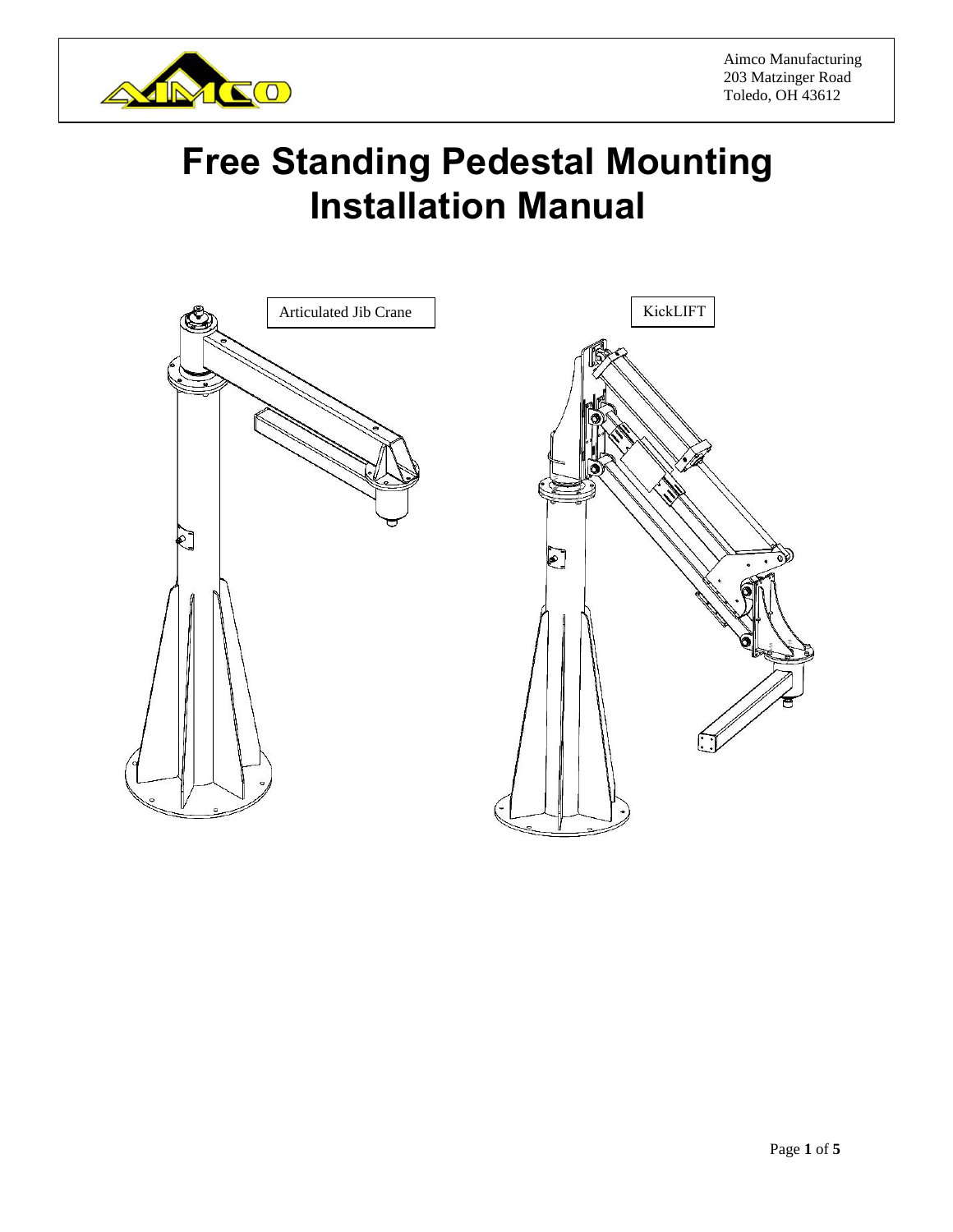

## **INSTALLATION**



All foundation requirements assume concrete was installed per the ACI 318 Building Code Requirements for Structural Concrete. Consult a qualified structural engineer if you deviate from the recommended specifications listed below.

#### GENERAL INSTALLATION INSTRUCTIONS

All AIMCO lift assist equipment and associated tooling is assembled and tested at the factory.

#### ARTICULATED JIB CRANE REQUIREMENTS

#### Foundation:

For a 500lbs capacity @ 15'(7500 ft-lbs) SAJ , a 6" slab (minimum f'c> 3,500 psi) may be utilized provided it meets the following conditions.

- Slab must be a slab-on-grade supported by soil with an allowable bearing pressure greater than 1,000 pounds per square foot.
- Concrete must be in sound condition devoid of any cracks, spalling, deterioration, etc. within a 10'-0" x 10'-0" square area (jib mast centered on this area).
- Six (6) anchors on a 27" bolt circle must develop an un-factored tension greater than 3,300 pounds each. This may be obtained with a minimum 3/4" diameter Hilti HAS E-rod with a minimum 4 1/4" embedment.
- Bottom of anchor not to be within (2<sup>\*</sup>(diameter+1/8")) from the bottom of the slab. 10'-0" square area must be clear of additional equipment and/or fork truck traffic.

For 865lbs capacity @ 15'(13,000 ft-lbs) HAJ, an 8" slab (minimum f'c> 3,500 psi) may be utilized provided it meets the following conditions.

- Slab must be a slab-on-grade.
- Concrete must be in sound condition devoid of any cracks, spalling, deterioration, etc. within a 10'-0" x 10'-0" square area (jib mast centered on this area).
- Six (6) anchors on a 27" bolt circle must develop an un-factored tension greater than 4,700 pounds each. This may be obtained with a minimum 3/4" diameter Hilti HAS E-rod with a minimum 5" embedment.
- Bottom of anchor not to be within  $(2*(diameter+1/8"))$  from the bottom of the slab. 10'-0" square area must be clear of additional equipment and/or fork truck traffic.

Note: If neither of the two above conditions can be met, or if a factor of safety above 3 to 1 is desired then a dedicated jib foundation (5ft x 5ft x 4ft deep) must be poured.

Temperature Limits:

- Your articulated jib crane should be installed where it is not subject to radical changes in temperature or temperatures outside of the limits listed below. Temperatures outside of the recommended limits may cause problems with bearings, pneumatic systems, moving parts and tooling.
- Unless otherwise specified, AIMCO equipment is designed for indoor use only. Minimum Temperature –40 degrees Fahrenheit Maximum Temperature +140 degrees Fahrenheit

Air Supply:

Clean, dry air (90 PSI minimum). It is recommended that a filter regulator be placed between the incoming plant air and the manipulator.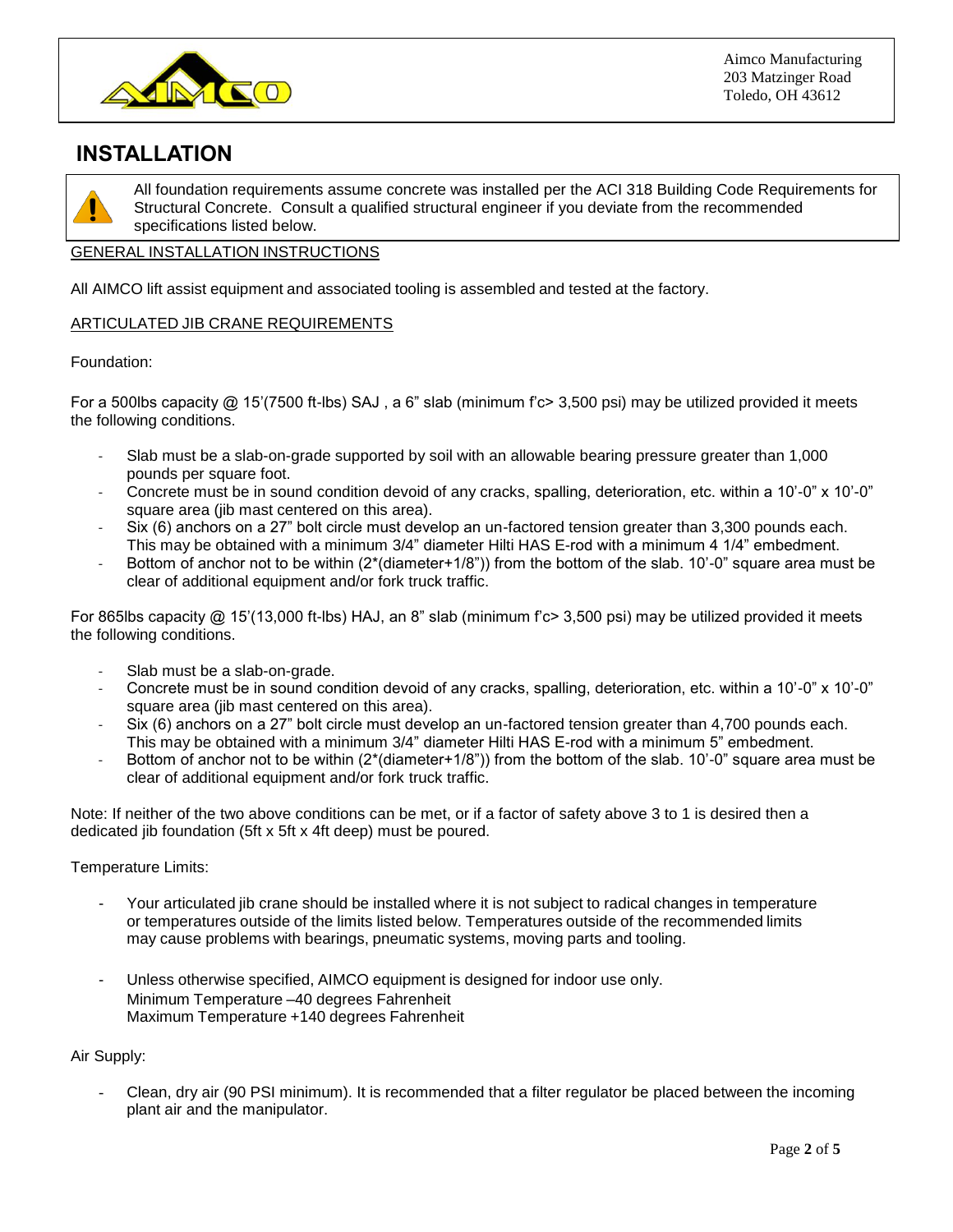

### **INSTALLATION** Pedestal



Pedestal must be level to prevent the articulated jib arms from drifting.

- A.) Mount the pedestal on a level, appropriately sized concrete foundation.
- B.) The pedestal must be leveled prior to securing to the floor. Level across the top mounting plate (See Fig-3).
- C.) Shim stock beneath the pedestal mounting plate may be used to aid leveling the pedestal (See Fig-3).
- D.) Position the pedestal on the foundation with the supply air intake cover positioned to minimize piping.
- E.) **Recommendation only!** Use 3/4" Concrete Anchors (provided by others) to mount the pedestal. Consult structural engineer for concrete anchor recommendations.



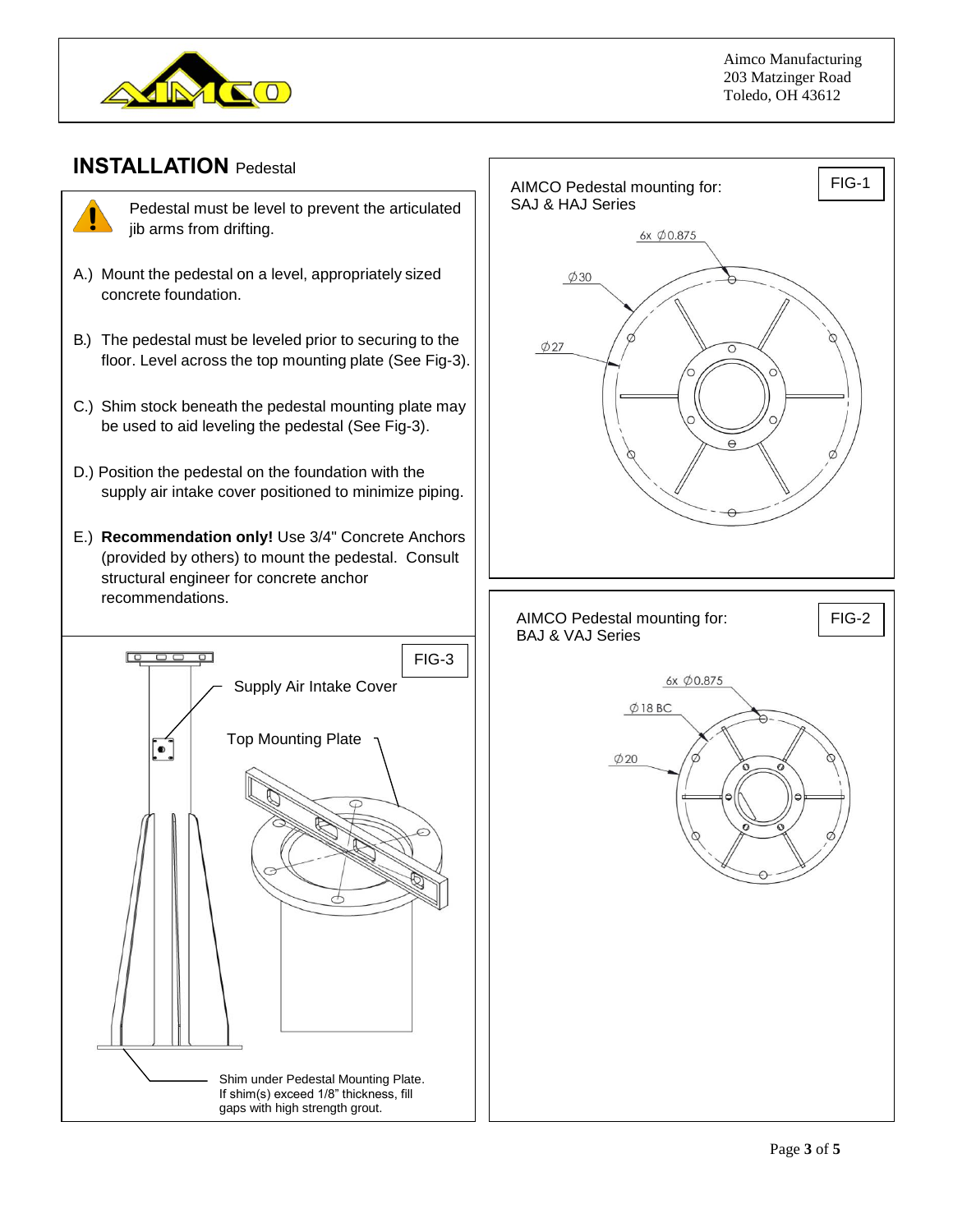

## **INSTALLATION** Articulated Jib

- F.) Assure the 1/2" push to connect fitting is securely connected to the bottom of the primary bearing housing.
- place them between the primary and secondary arm so that the load is lifted from the bottom side G.) Fold back the secondary arm beneath the primary arm (as shown in Fig-4). Tie the two arms together to prevent them from unfolding during lifting. Using a forklift, spread the forks and of the primary arm. Secure the arms to the forks with "C" clamps prior to lifting overhead.
- H.) Route the 1/2" airline down through the pedestal and out of the hole located on the side of the pedestal (See Fig-4).
- I.) Slowly lower the arms onto the top of the pedestal, aligning the bolt holes. Secure the arms to the pedestal with 6 bolts from the accessory box. (Bolts will vary between series of articulated jibs) Torque bolts using the chart shown in Fig. 4. **NOTE:** It is recommended that LocTite threadlocker be used for this connection.
- J.) Connect the 1/2" airline to the 1/2" push to connect fitting and secure the 1/2" NPT female fitting plate to the pedestal using the 1/4-20 SHCS provided.
- K.) **System Power:** Clean, dry air (90 PSI minimum). It is recommended that a filter regulator be placed between the incoming plant air and the manipulator.
- L.) Carefully rotate the jib crane to ensure clearance between jib arms and the surrounding areas.
- M.) If stud anchors are used at the Pedestal Base, cut-off excess thread above the nut so that 2-3 threads are exposed above the nut; 6 places.